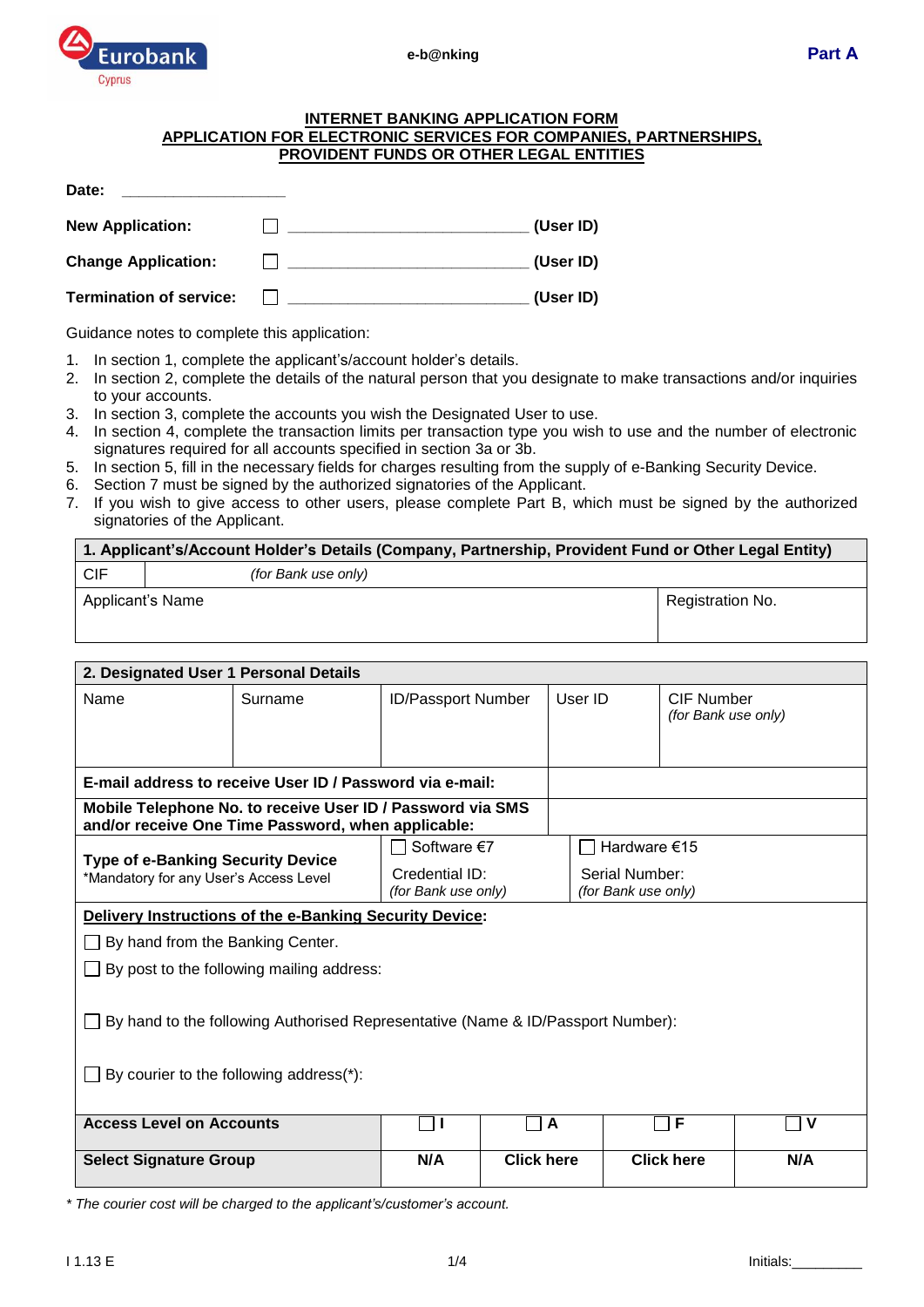

- **I** = Input Only Role (creates/inputs transactions without permission to execute those).
- **A** = Authorize Only Role (can only authorize transactions to be sent without permission to create them).
- **F** = Full Access Role (can both create and authorize transactions).
- **V** = View only (no permissions for transactions).

#### **3. Daily Limits**

r

Please specify: - Legal Entity Daily Limit: **€\_\_\_\_\_\_\_\_\_\_\_\_\_\_\_\_\_\_\_ OR**

- User Global Daily Limit: **€\_\_\_\_\_\_\_\_\_\_\_\_\_\_\_\_\_\_\_**

(If no limit is specified, in sections 3a, 3b & 3c the maximum allowable limit will apply.)

# **3a.** Access to All Accounts: □ YES □ NO

If **NO**, complete section 3b.

| <b>Addition</b>                                           | <b>Account Number</b>                      | <b>Account</b><br><b>Currency</b> | <b>User Account Daily Limit</b><br>(in account currency) |
|-----------------------------------------------------------|--------------------------------------------|-----------------------------------|----------------------------------------------------------|
|                                                           |                                            |                                   |                                                          |
|                                                           |                                            |                                   |                                                          |
|                                                           |                                            |                                   |                                                          |
|                                                           |                                            |                                   |                                                          |
|                                                           |                                            |                                   |                                                          |
|                                                           |                                            |                                   |                                                          |
|                                                           | 3c. Automatically Add All Future Accounts: | <b>YES</b>                        | <b>NO</b>                                                |
| 3d. Access (view only) to Investment Portfolio Statement: |                                            | <b>YES</b>                        | <b>NO</b>                                                |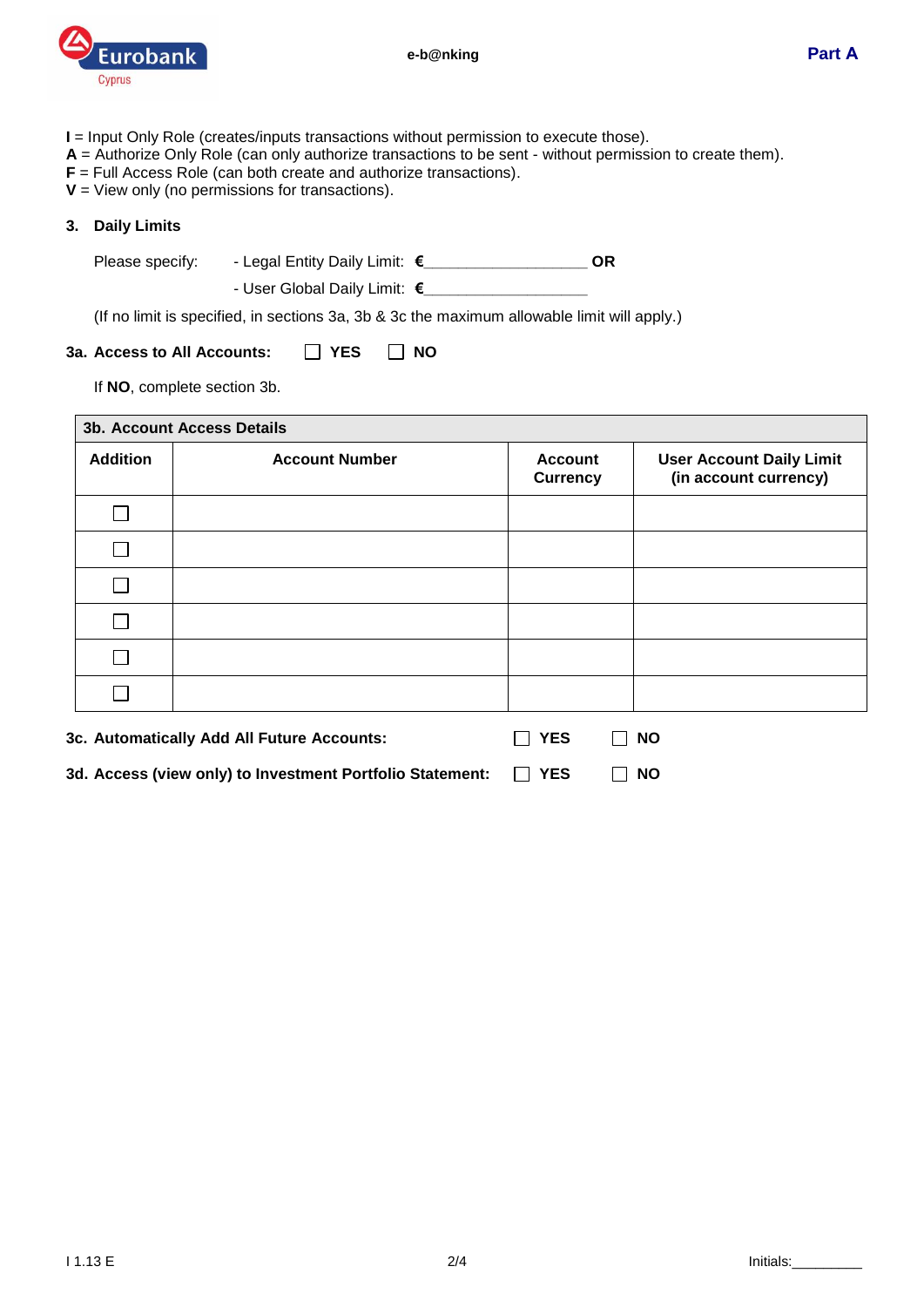

| 4. Signature Mandate For All Accounts<br>(Does not apply if access level is I or V) |                                                                             |                               |                           |                                                                         |            |            |                       |            |             |  |
|-------------------------------------------------------------------------------------|-----------------------------------------------------------------------------|-------------------------------|---------------------------|-------------------------------------------------------------------------|------------|------------|-----------------------|------------|-------------|--|
| <b>Transaction</b>                                                                  | From<br>To<br>Amount<br>Amount<br>$(\boldsymbol{\epsilon})$<br>$(\epsilon)$ |                               | <b>Total</b><br>Number of | <b>Total Number of Signatures Required</b><br>per Group (if applicable) |            |            |                       |            |             |  |
| <b>Type</b>                                                                         |                                                                             | <b>Signatures</b><br>Required | Group<br>$\mathsf{A}$     | And<br>/Or                                                              | Group<br>B | And<br>/Or | Group<br>$\mathbf{C}$ | And<br>/Or | Group<br>R. |  |
| Transfer<br>between                                                                 |                                                                             |                               |                           |                                                                         |            |            |                       |            |             |  |
| company<br>accounts                                                                 |                                                                             |                               |                           |                                                                         |            |            |                       |            |             |  |
| Transfer to<br>Eurobank                                                             |                                                                             |                               |                           |                                                                         |            |            |                       |            |             |  |
| accounts<br>(third party)                                                           |                                                                             |                               |                           |                                                                         |            |            |                       |            |             |  |
| International                                                                       |                                                                             |                               |                           |                                                                         |            |            |                       |            |             |  |
| Payments                                                                            |                                                                             |                               |                           |                                                                         |            |            |                       |            |             |  |
| Transfer to<br>other local<br>banks                                                 |                                                                             |                               |                           |                                                                         |            |            |                       |            |             |  |
|                                                                                     |                                                                             |                               |                           |                                                                         |            |            |                       |            |             |  |
| All type of<br>transactions                                                         |                                                                             |                               |                           |                                                                         |            |            |                       |            |             |  |
|                                                                                     |                                                                             |                               |                           |                                                                         |            |            |                       |            |             |  |
|                                                                                     |                                                                             |                               |                           |                                                                         |            |            |                       |            |             |  |
|                                                                                     |                                                                             |                               |                           |                                                                         |            |            |                       |            |             |  |
|                                                                                     |                                                                             |                               |                           |                                                                         |            |            |                       |            |             |  |
|                                                                                     |                                                                             |                               |                           |                                                                         |            |            |                       |            |             |  |

# **5. Charges**

We authorize the Bank:

 $\Box$ to debit our account **\_\_\_\_\_\_\_\_\_\_\_\_\_\_\_\_\_\_\_\_\_\_\_\_\_\_\_\_\_\_\_\_\_\_**, or any other account(s) in our name, with the amount of **\_\_\_\_\_\_\_\_\_\_** being a once-off charge for the supply of the e-Banking Security Device(s).

to debit our account **\_\_\_\_\_\_\_\_\_\_\_\_\_\_\_\_\_\_\_\_\_\_\_\_\_\_\_\_\_\_\_\_\_\_**, or any other account(s) in our name, for Postages/Courier expenses (if applicable as per delivery instructions of the e-Banking Security Device).

### **6. Authorizations**

I/We hereby authorize the Bank to send to me/us via e-mail or through the short message service (SMS), according to the above contact details, the Password and the User ID, without any charge.